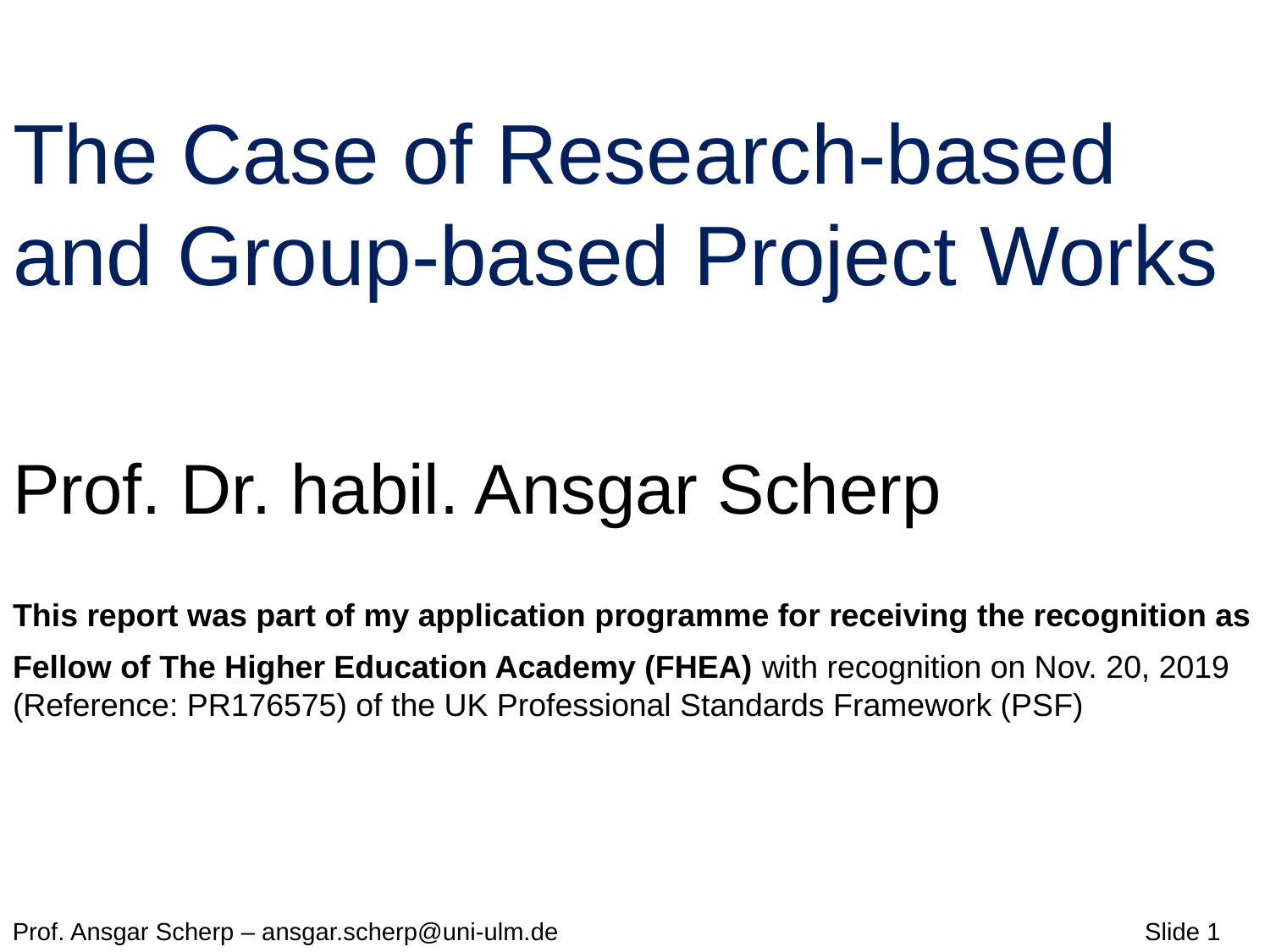# Research- & Group-based Projects

- **What I Did:** introduced research- & project-based group assignments in 2008, *replacing traditional exercise sheets*
- *Initially*, with final oral exam, later: report-based mark only
- **What is a research- & project-based group (RPG)?**
	- Students' assignments are a data analysis tasks (text, graph) or advanced application development
	- Conducted in a small group of students during the term
	- Groups independently plan, design, implement, and evaluate their solution parallel to the weekly lectures
	- Results are written up in a scientific report
- **Rationale**: stimulate students' experience and ability to learn independently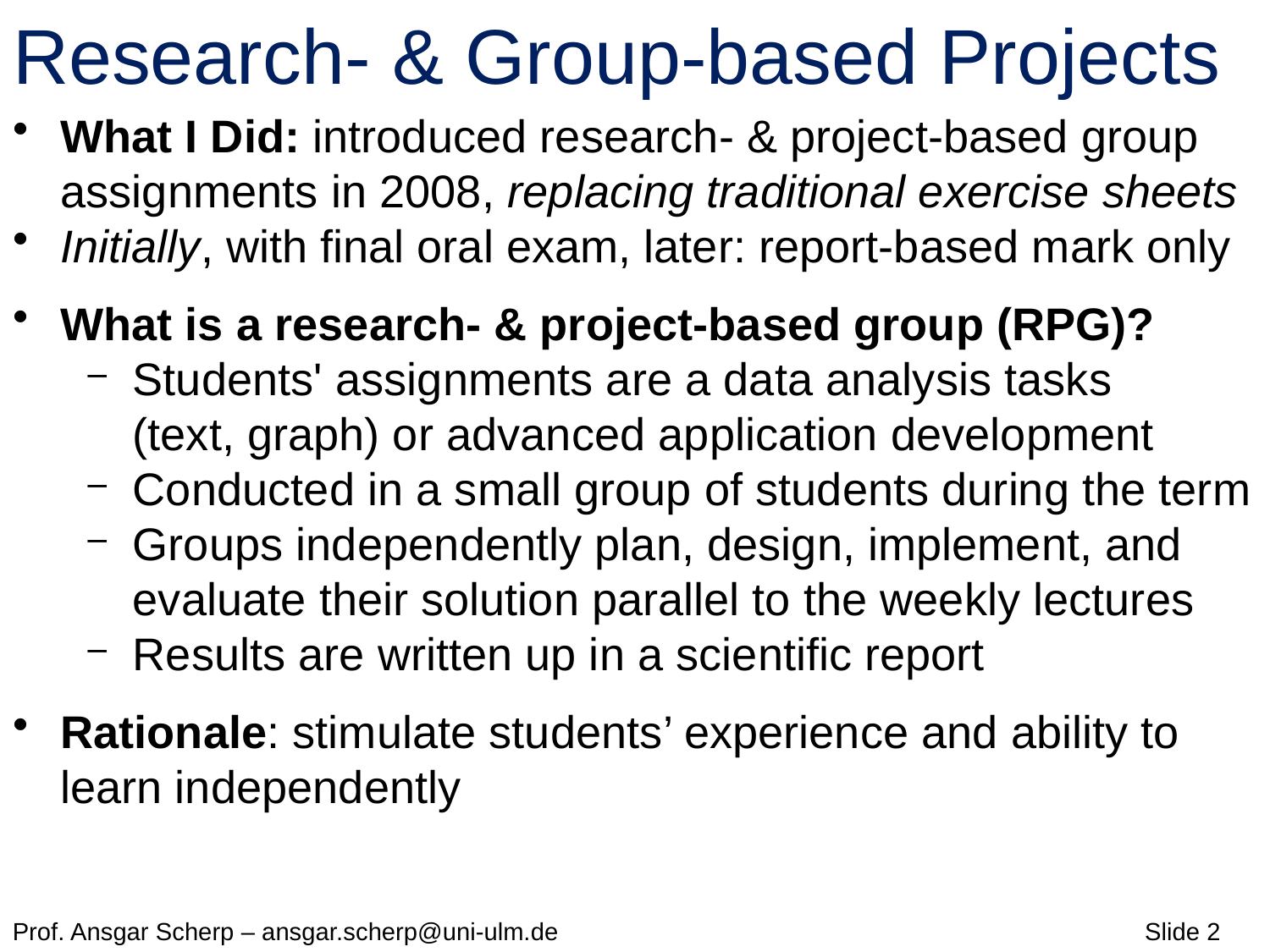# Project Timeline (6 Months)

Also a 12 months option available!



- Roughly 2/3 of time for development and 1/3 evaluation
	- Yes, this means: "feature freeze" after ~ month 4 **!**
- Scientific paper and technical paper writing from early on **!**
- Seminar phase (optional)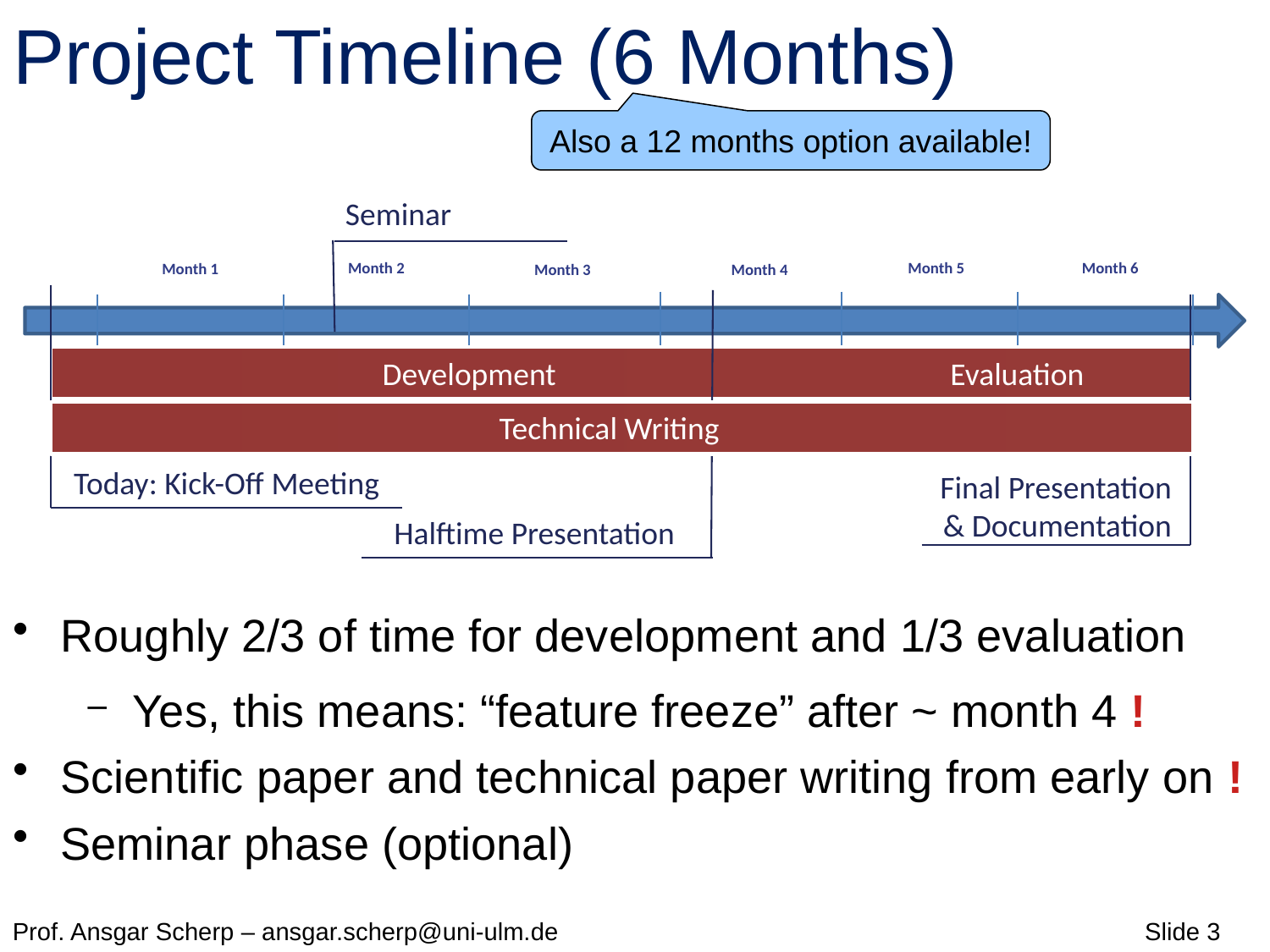# Advantages of RPGs

- Overcoming the **weaknesses of written exams**
- Allowing students to exploit their **potential** and **creativity**
- Working on **real-world problems**
- Early and frequent feedback based on weekly meetings
- Frequent feedback also successfully avoids the challenge in group work of *free riders* (Maiden & Perry, 2011)
- Potential to generate input for research papers
- Important to note: publication is optional and is not part of the grading

Prof. Ansgar Scherp – ansgar.scherp@uni-ulm.de Slide 4 B. Maiden and B. Perry (2011): *Dealing with free-riders in assessed group work: results from a study at a UK university*, Assessment & Eval. in Higher Edu., 36:4, 451-464.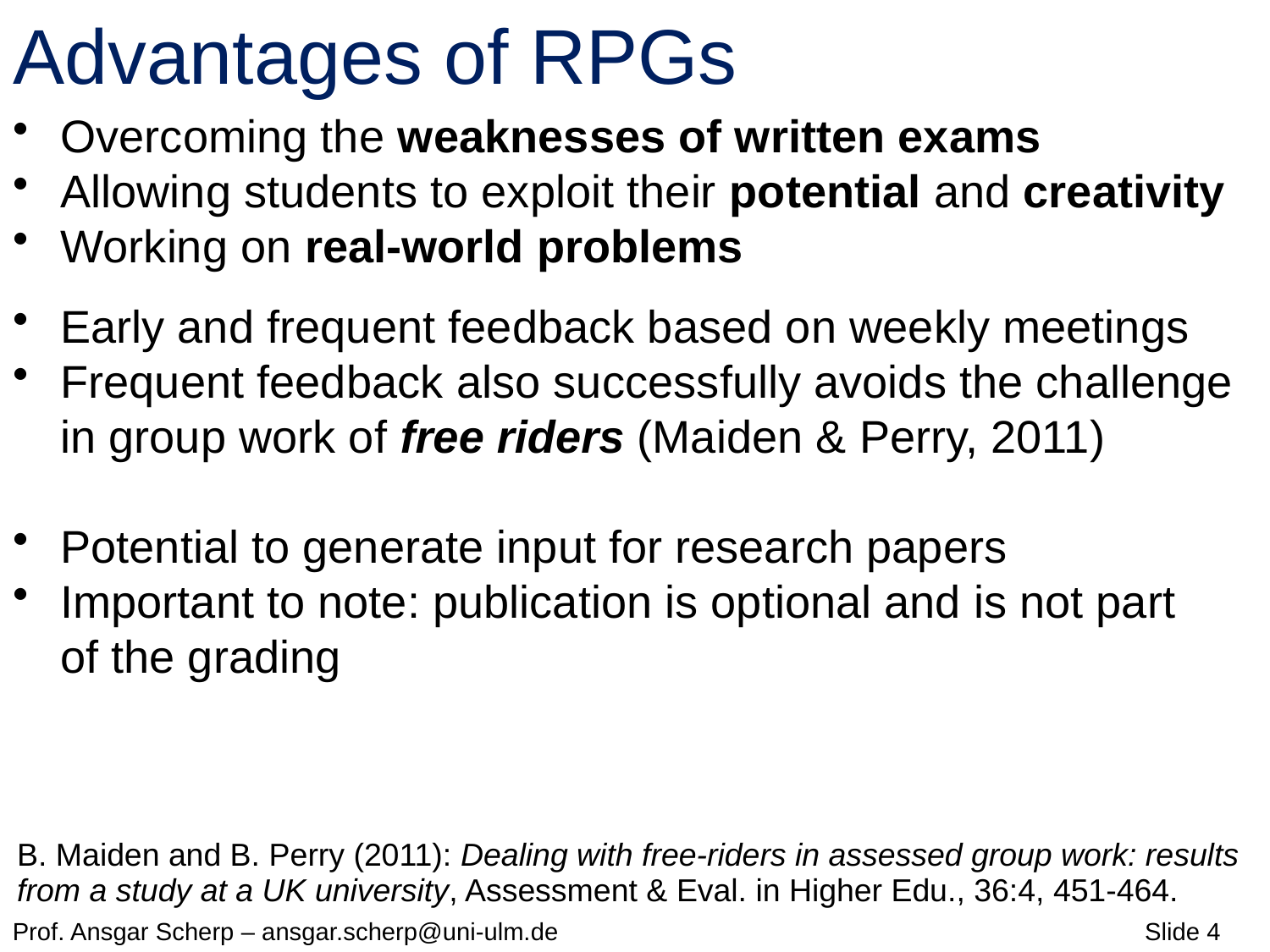# Weekly Feedback in RPGs

- Frequent, formative feedback **ensures students reflect**  on their work and keep focused (Biggs and Tang, 2011)
- Feedback is both informal and formal (Mellor, 2012), like
	- Informally discussing the progress with the group and
	- formal written comments on an early draft
- The type of feedback differs for *early stage ideas* vs *report nearly finished* and the individual group's needs
- For example, some groups need more feedback on the analysis task, some more on writing or others on how to manage the group's activities in general etc.

John Biggs and Catherine Tang (2011): *Teaching for Quality Learning at University: What the Student Does*, Open University Press.

Tony Mellor (2012): *Group work assessment: some key considerations in developing good practice*, Planet, 25:1, 16-20, DOI: 10.11120/plan.2012.00250016

Prof. Ansgar Scherp – ansgar.scherp@uni-ulm.de Slide 5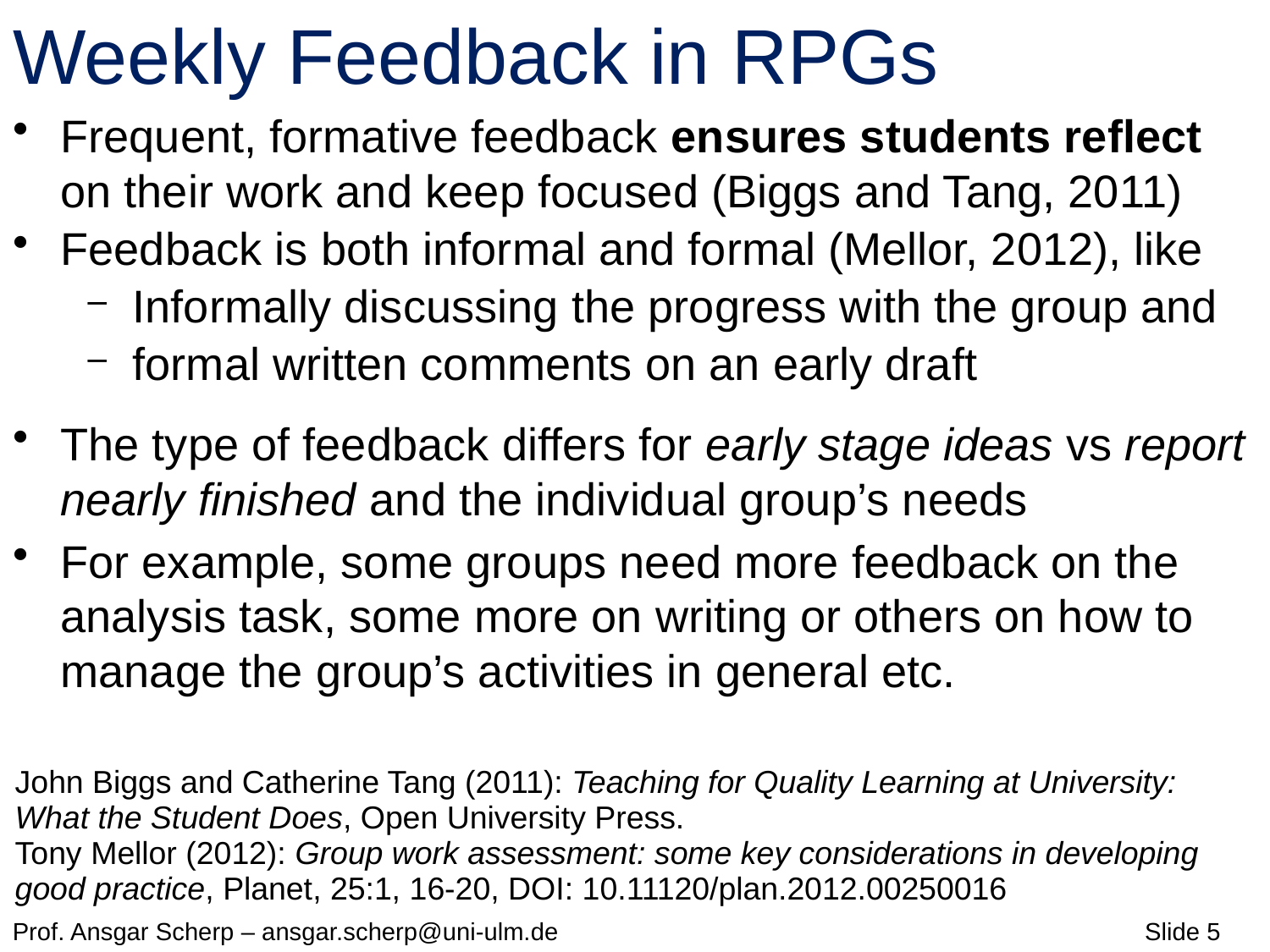### Publication-oriented Projects/Theses

- RGP adapted to the BSc/MSc theses and Master projects
- Alternative format to the traditional thesis/project format
- **Publication-oriented thesis/project**: same tasks at same level of difficulty as conducted in a traditional thesis
- **Difference:** directly structure and write the theses in a document that can be submitted at int. conferences
	- Format: 8-10 pages research paper (plus unlimited number of references)
	- Plus an additional technical documentation
- Again: publication is add-on and no impact on the grade